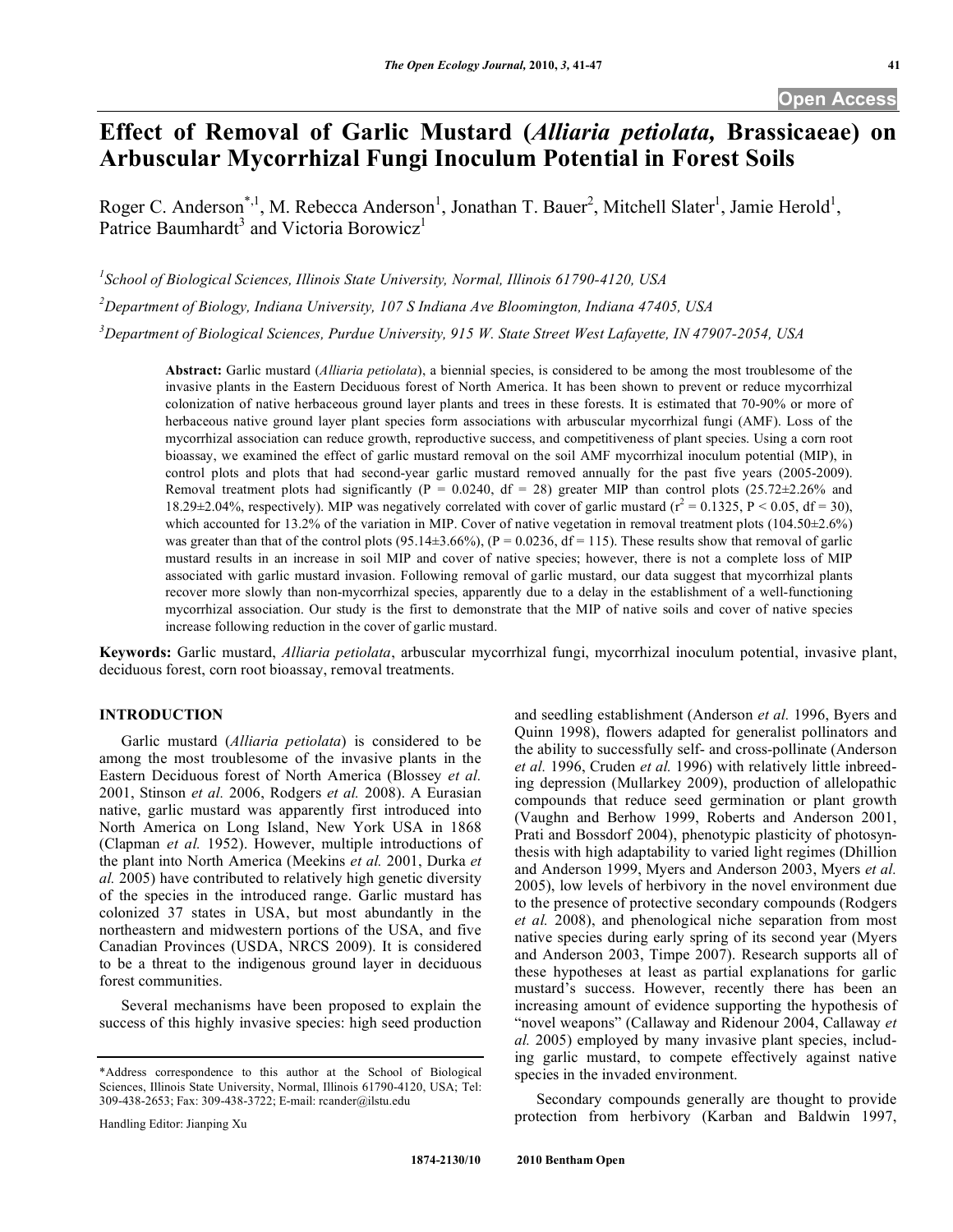Baldwin 1998). However, field and laboratory studies showed some of these compounds to be important allelopathic agents that depress germination and growth of competitor plants (Rice 1974, Fitter 2003, Callaway and Ridenour 2004, Abhilasha *et al.* 2008). In the case of the non-mycorrhizal garlic mustard, they prevent or reduce associations between host plants and AMF and ectomycorrhizal fungi (Roberts and Anderson 2001, Stinson *et al.* 2006, Stinson *et al.* 2007, Callaway *et al.* 2008, Wolfe *et al.* 2008). Thus, novel chemical weapons deployed by garlic mustard against competing plants may act in a two-fold manner: directly as agents of interference against native plants (Vaughn and Berhow 1999, Meekins and McCarthy 1999, Roberts and Anderson 2001, Prati and Bossdorf 2004) and indirectly as suppressors of mycorrhizal symbionts. Garlic mustard has a stronger negative effect on naïve fungal mutualists in its introduced North American range than it does on mycorrhizae in Europe (Callaway *et al.* 2008). In the eastern deciduous forest, it is estimated that 70-90% or more of native plant species form mycorrhizal associations (Berliner and Torrey 1989, Brundett 1991). Loss of the mycorrhizal association can reduce growth, reproductive success, and competitiveness of plant species (Allen 1991, Smith and Read 1997).

The density of garlic mustard was shown to be negatively correlated with the mycorrhizal inoculum potential (MIP) of forest soils (Roberts and Anderson 2001). Soil MIP is a function of AMF spores, extraradical hyphae in soil, and intraradical hyphae within colonized roots, all of which can initiate new colonization when they are contacted by noncolonized roots. As the abundance of non-mycorrhizal garlic mustard increases on a site, and native mycorrhizal host plants decline, soil MIP decreases because the mass of colonized roots declines, resulting in less inoculum present as spores and hyphae in soil and in colonized roots. It is likely that native species may have lower levels of colonization because of a decline in MIP and interference with the formation of AMF associations (Roberts and Anderson 2001).

Some compounds inhibiting establishment of the mycorrhizal associations, such as most glucosinolates and their degradates, and flavonoid glycosides, frequently have halflives less than ten days and 12 h, respectively, in non-sterile soil (Barto and Cipollini 2009a, Barto and Cipollini 2009b). Despite the potentially short residence time of these compounds, extracts of garlic mustard can reduce AMF spore viability by 53 to 89% (Callaway *et al.* 2008), and on sites where the abundance of garlic mustard is high there may be a substantial reduction in MIP. Control measures that remove garlic mustard should increase the MIP of the soil and favor mycotrophic native species. Nevertheless, increasing MIP in areas where it has been reduced or where there has been a complete loss of inoculum may be a slow process, even though several authors have indicated that terrestrial vertebrates are important vectors of AMF spores (Gehring *et al.* 2002) and could effectively disperse spores to areas with depleted inoculum.

We examined the MIP of soil in 2009 taken from plots that had second-year garlic mustard plants removed annually over the last five years (2005-2009). On these plots, removal eventually reduced cover of first- and second-year garlic

mustard plants compared to control plots that did not have second-year garlic mustard removed (Bauer *et al.* 2010). Between 2005 and 2007, the plots were sampled in mid-late May. During this three-year period, total native ground layer cover, cover of the five most abundant native species examined separately, and bare ground were not significantly different in removal plots compared to the control plots (Bauer *et al.* 2010). In 2008, we sampled our study plots in early spring (April 19-20). To test garlic mustard's effect on spring plants, the species sampled were divided into summer and spring dominant species. There were significant increases in cover of spring dominant species in removal plots compared to control plots on one of our two study sites where spring species were more abundant than summer species (Herold *et al.* 2010). This is the first time we detected any significant difference in the cover of native plants between removal and control plots, which might be due to a greater intensity of the mycorrhizal association on the removal plots. In this paper, we also compare recovery of selected mycorrhizal and non-mycorrhizal species using the early spring data set. Most of the non-mycorrhizal species are spring dominant species that die back to underground organs by late spring or early summer. Thus, early spring is the only time of the year when the two groups of species could be compared. Because non-mycorrhizal species are affected only by the direct effects of garlic mustard, they should recover sooner than mycorrhizal species which experience direct and indirect effects due to a reduction in the mycorrhizal association, if there is a delay in its recovery. Because of the decline in garlic mustard on removal plots, we predicted the following: (1) MIP and cover of native herbaceous ground layer species would be greater in treatment plots from which garlic mustard plants had been removed than on control plots and (2) nonmycorrhizal species would recover sooner following removal of garlic mustard than mycorrhizal species.

## **METHODS**

# **Study Site**

Our study site is located in a second-growth hardwood forest in the ParkLands Foundation's Merwin Nature Preserve, 30 km northeast of Normal, Illinois, USA. Prior to acquisition of the property by the Foundation in 1970, the site was subject to selective logging and grazing. Study sites include well-established populations of garlic mustard and are located on an upland site and a site in a low-lying area near a creek. As previously noted, even though we removed second-year garlic mustard from our treatment plots for five years, garlic mustard was still present, albeit at lower densities in removal plots than in control plots. Continued presence of garlic mustard on removal plots results from a garlic mustard seed bank that may persist for at least 2-3 years or longer (Baskin and Baskin 1992, Rodgers *et al.* 2008). In addition, there may be some seed dispersal into removal treatment plots from areas outside the treatment plot as was suggested by Slaughter *et al.* (2007) in their study.

For this study, we sampled the soil MIP from only the upland site. Differences in herbaceous vegetation between treatment and control plots are reported only from this site for the 2009 sample. This site was chosen for study because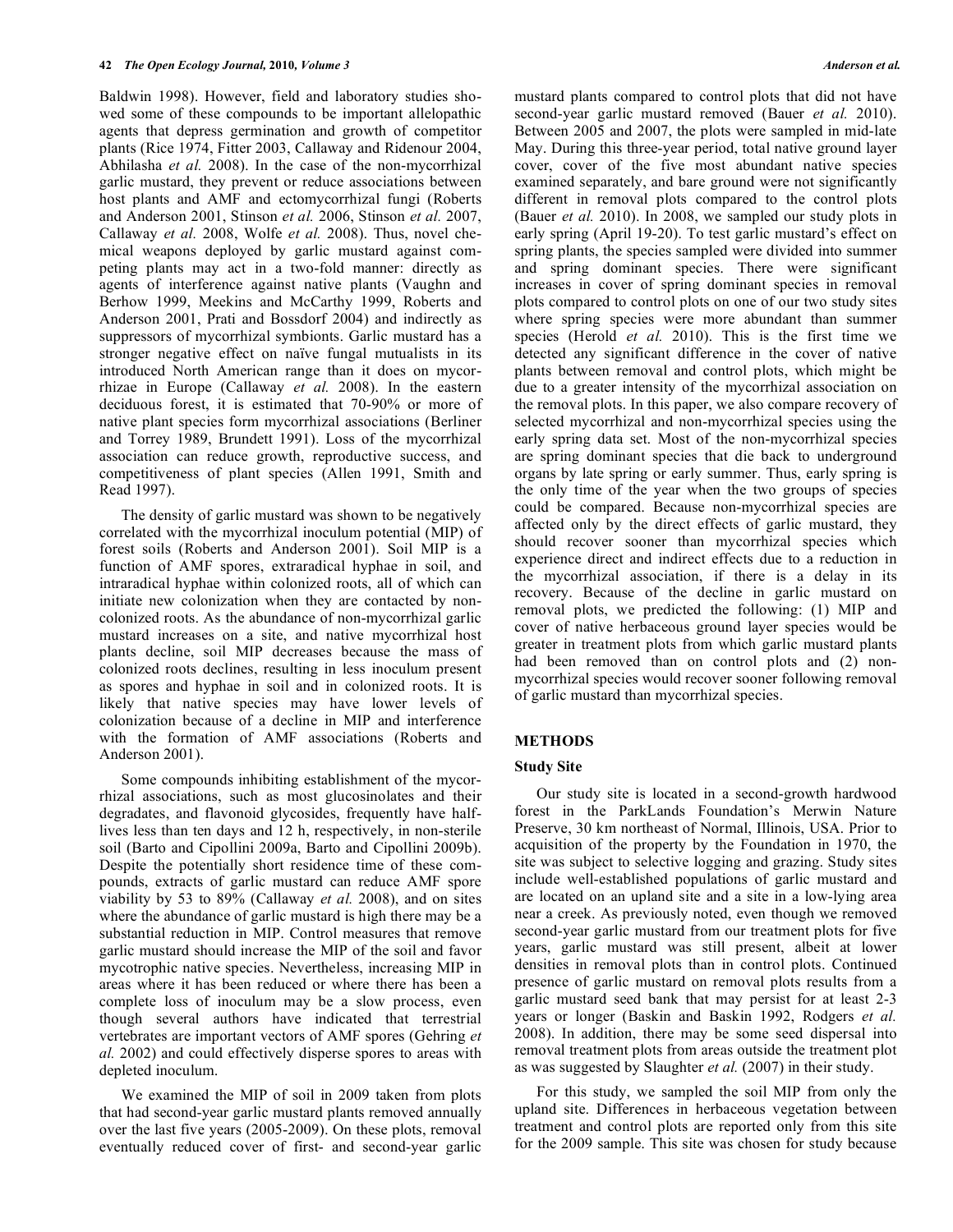it contained a well developed herbaceous spring ground layer, whereas the low lying site did not. Both sites have a well developed herbaceous summer ground layer.

#### **Experimental Design**

The experimental design is a randomized complete block design with blocks nested within sites. More complete details of the sampling design are provided in Bauer *et al.* (2010) and are summarized here. Each of our two study sites has two blocks (approximately 23 x 30 m) each containing 60 plots for a total of 120 study plots per site. Each plot has a treatment area  $(2.5 \times 2.5 \text{ m})$  and a centrally located sampling area (50 x 50 cm). Parallel transects were located 5 m apart in each block and plots were placed at 2.5-m intervals along each transect at a random distance of up to 50 cm right or left of the transects resulting in a minimum buffer strip of 1.5 m between plot rows. We did not test the MIP with and without garlic mustard present in our study area. The study site has had well established populations of garlic mustard since at least 1988. Consequently, areas without garlic mustard may have had garlic mustard growing on them in the past and would not provided a true test of what the MIP should be in areas that never supported garlic mustard. In each block, one-third of the treatment plots (20) were randomly assigned to a control or one of the two treatments in which second-year plants were hand weeded either early (March 4-9) or late (May 15-18). In early-treatment plots, all second-year garlic mustard plants were removed before garlic mustard seeds had germinated, second-year plants were in the rosette stage, and nearly all native species were dormant. In late-treatment plots, all second-year plants were removed after they had bolted, flowering was occurring, and native species were actively growing. Occasional rosettes were missed at the time of treatment application. However, sampling of plots occurred at a later date and these plants were removed before seeds were released. Thus, seed input from second-year plants growing directly on the plots after 2004 was little to none. Treatments were applied in 2005- 2009 following a pre-treatment sample of vegetation in plots in 2004. For pretreatment data there were no significant differences in the cover of garlic mustard or native vegetation between treatment or control plots. However, control plots had significantly more cover of garlic mustard plants than treatment plots after 2007, but there were no significant differences in cover of native plants between 2004 and 2007 (Bauer *et al.* 2010).

## **Data Collection**

#### *Soil Mycorrhizal Inoculum Potential (MIP)*

Soil samples used to determine MIP were collected on 5 May 2009 from five randomly selected early and late removal treatment plots and six randomly selected control plots in each of the two blocks on the upland study site. A soil tube was used to extract two or three soil cores (2.5 cm diameter and 10-13 cm deep) from within four dm<sup>2</sup> (10 x 10) cm) quadrats. One dm<sup>2</sup> quadrat was located 50 cm from the center of the sample area in each of the four cardinal directions. Soil from the four samples per plot was placed in a single ziplock plastic bag and transported to a walk-in-cold room that was maintained at 10°C.

## *Cover of Garlic Mustard*

Aerial cover of first- and second-year garlic mustard (combined) was estimated within the  $dm<sup>2</sup>$  quadrats from which soil cores for MIP determination were extracted. For analysis of these data, the average cover of garlic mustard in the four  $dm^2$  quadrats was used. These data provided information about the abundance of garlic mustard in the quadrats from which soil cores were extracted for MIP analysis. The abundance of garlic mustard previously was shown to be negatively correlated with soil MIP (Roberts and Anderson 2001). The number of  $dm<sup>2</sup>$  quadrats with cover of garlic mustard at each plot was totaled and used to provide information about the frequency of occurrence of garlic mustard near the sample plots.

## *Ground Layer Vegetation*

All sampling areas within the two blocks of the upland site were sampled in late spring (May 27-29, and 31) of 2009. Because of a tree fall on one plot the sample size was reduced to 119. Percent aerial cover of all plants rooted within the sampling areas  $(50 \times 50 \text{ cm})$  was estimated by species or by genus for Sedges (*Carex)* and Violets (*Viola*). Cover of first- and second-year garlic mustard was also estimated. To determine differences in cover of native species and first-year garlic mustard between removal and control plots, these data ( $n = 119$ ) were used rather than data from the 32 plots selected for MIP analysis to maximize sample size.

The effect of removal of garlic mustard on mycorrhizal and non-mycorrhizal species was tested by comparing treatment effects on the combined cover of the three most abundant species of each group using data collected on 19 and 20 April. The three mycorrhizal species were *Elymus virginicus* (Virginia wild rye), *Festuca obtusa* (nodding fescue), and *Sanicula gregaria* (black snakeroot) and *Claytonia virginica* (spring beauty), *Dentaria laciniata*, (toothwort) and *Floerkea prospinacoides* (false mermaid weed) were the three most abundant non-mycorrhizal species.

## *Corn Root Bioassay to Assess MIP*

A corn root bioassay (Sweet corn -Sunglow 63 days) was used to assess the MIP of the collected soil (Moorman and Reeves 1979). Corn forms mycorrhizal associations with many species of AMF and has uniform and rapid growth. Therefore, it has advantages over the use of native species in bioassays, which can have greater specificity for AMF fungi, when general surveys of all types of viable mycorrhizal fungal propagules are conducted (Korb *et al.* 2003). Corn kernels were rinsed in deionized water and placed in a finger bowl on May 6, 2009 containing deionized water. The finger bowl was maintained at  $30^{\circ}$ C in the dark for 24 h to allow the seeds to germinate before they were used in the bioassay. On May 7, unamended soil (165 cc) from each sample was placed in a cone-tainer on a greenhouse bench and one germinated corn kernel (radical was visible) was planted a few mm below the soil surface. A thin layer of perlite was added to the surface of the soil to reduce moisture loss and the planted seeds were watered twice daily. Fourteen hours of supplemental lighting was provided to the growing plants in the greenhouse. Plants were grown for 21 days and then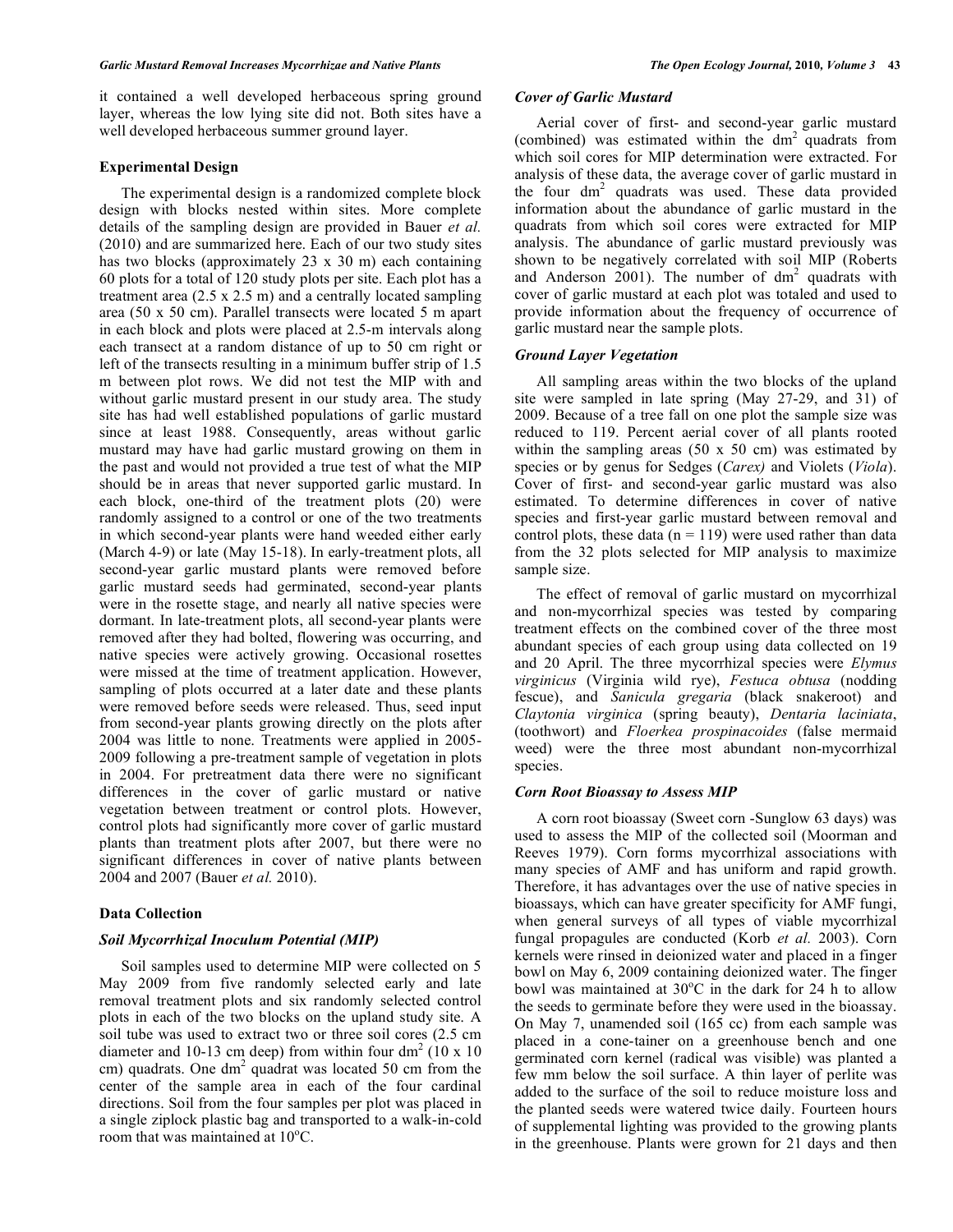the roots were harvested and gently washed free of soil. The entire root system was cut into 1-cm segments and a 0.25 g fresh weight sample was placed in a plastic cassette for clearing and staining using the methods of Vierheilig *et al.*  (1998). One-hundred 1-cm segments of stained roots of each sample were scored as having mycorrhizal structures (coenocytic hyphae, pelotons, vesicles, or arbuscules) using the gridline intersection method (Giovannetti and Mosse 1980).

#### **Data Analysis**

Because the primary interest of this study was to compare plots in which garlic mustard was removed with control plots, the late and early removal treatments were combined. All data were tested to determine if the assumptions of ANOVA were met using Shapiro-Wilk tests of normality and plots of residuals over the predicted values. Nontransformed total cover of native vegetation and square root transformed MIP met the assumptions and were analyzed with two-way ANOVA with block as a main effect and treatment nested within blocks. The effect of garlic mustard removal on the combined cover (logn transformed) of the three leading mycorrhizal and non-mycorrhizal species was analyzed using MANOVA with treatment nested within blocks. These data did not meet the assumption of normality with the Shapiro-Wilk test ( $P > 0.03$ ). However, the normality and box plots of the residuals were acceptable and MANOVA is robust to violations from normality (Scheiner 2001). When appropriate, lsmeans followup tests with a Bonferroni correction were used to test for differences among treatments, except for the planned comparisons for mycorrhizal and non-mycorrhizal species comparisons. The planned comparisons tested differences between means for control and removal plots for mycorrhizal and nonmycorrhizal groups separately in each block using Tukey tests. However, none of remaining data sets met the assumptions even after transformation (logn, arcsin, square root). Therefore, Kruskal Wallace non-parametric ANOVA was used to analyze these data. All data were analyzed using SAS 9.1 (SAS Institute, Inc. 2002-2003).

#### **RESULTS**

## **Decimeter Quadrats**

## *Cover of Garlic Mustard*

Within the  $dm<sup>2</sup>$  quadrats, from which soil samples for determining MIP were taken, there was a significant ( $χ2$  = 11.2967,  $df = 1$ ,  $P = 0.0008$ ) effect of treatment on cover of garlic mustard. Removal treatment plots (0.25±0.11%, mean±SE) had less cover of garlic mustard than control plots  $(3.75 \pm 1.07\%)$ .

#### *Occurrence of Garlic Mustard*

The number of  $dm^2$  quadrats in which garlic mustard occurred at each plot was significantly ( $\chi^2 = 6.0954$ , df =1, P  $= 0.0136$ ) greater for control plots (1.25±0.32) than removal treatment plots  $(0.45\pm0.16)$ . The percentage of dm<sup>2</sup> containing garlic mustard were 31.3% and 11.3% for control and removal plots, respectively.

### **Sample Plots (50 x 50 cm)**

## *Cover of Native Vegetation*

For total cover of native vegetation in all 50 x 50 cm sample areas in both blocks ( $n = 119$ ), there were significant effects for block  $(F_{1,115} = 25.24, P<0.0001)$  and treatments nested within blocks  $(F<sub>2,115</sub> = 3.26, P = 0.0418)$ . Removal treatment plots had a significantly ( $P = 0.0236$ , df = 115) greater percent cover than the control plots (104.5±2.60% and  $95.14\pm3.66\%$ , respectively) and block two had significantly (P<0.0001, df = 115) greater total cover of native species than block one  $(112.41\pm3.03\%$  and  $90.64\pm2.33\%$ , respectively).

#### *Cover of First-year Garlic Mustard*

The cover of first-year garlic mustard was significantly  $(\chi^2 = 45.31, df = 1, P < 0.001)$  greater in control plots  $(2.78 \pm 1)$ 0.35%) than removal plots  $(0.34\pm0.06\%$ , respectively).

Comparison of Mycorrhizal and Non-mycorrhizal Plants. MANOVA indicated significant treatment nested within block effects ( $F_{6,230} = 10.06$ ,  $P < 0.0001$ ). Only the first eigenvector was significant and it accounted for 94.3 percent of the variation. Standard Canonical Coefficients showed that mycorrhizal plants (1.020) were more important than non-mycorrhizal plants (0.469) in causing differences in treatments nested within blocks. Non-mycorrhizal plants had greater cover in removal plots than control plots in block 2. None of the other planned comparison between removal and control plots was significant, although cover was greater in removal than control plots for all comparisons (Fig. **1**).



**Treatment**

**Fig. (1).** Effect of removal of garlic mustard on cover (mean±SE) of mycorrhizal and non-mycorrhizal plants. Comparisons marked with an asterisk are significantly different.

#### **Mycorrhizal Inoculum Potential (MIP)**

There was a significant ( $F_{2,28} = 3.43$ ,  $P = 0.0465$ ) effect of treatment nested within block for MIP, but there was no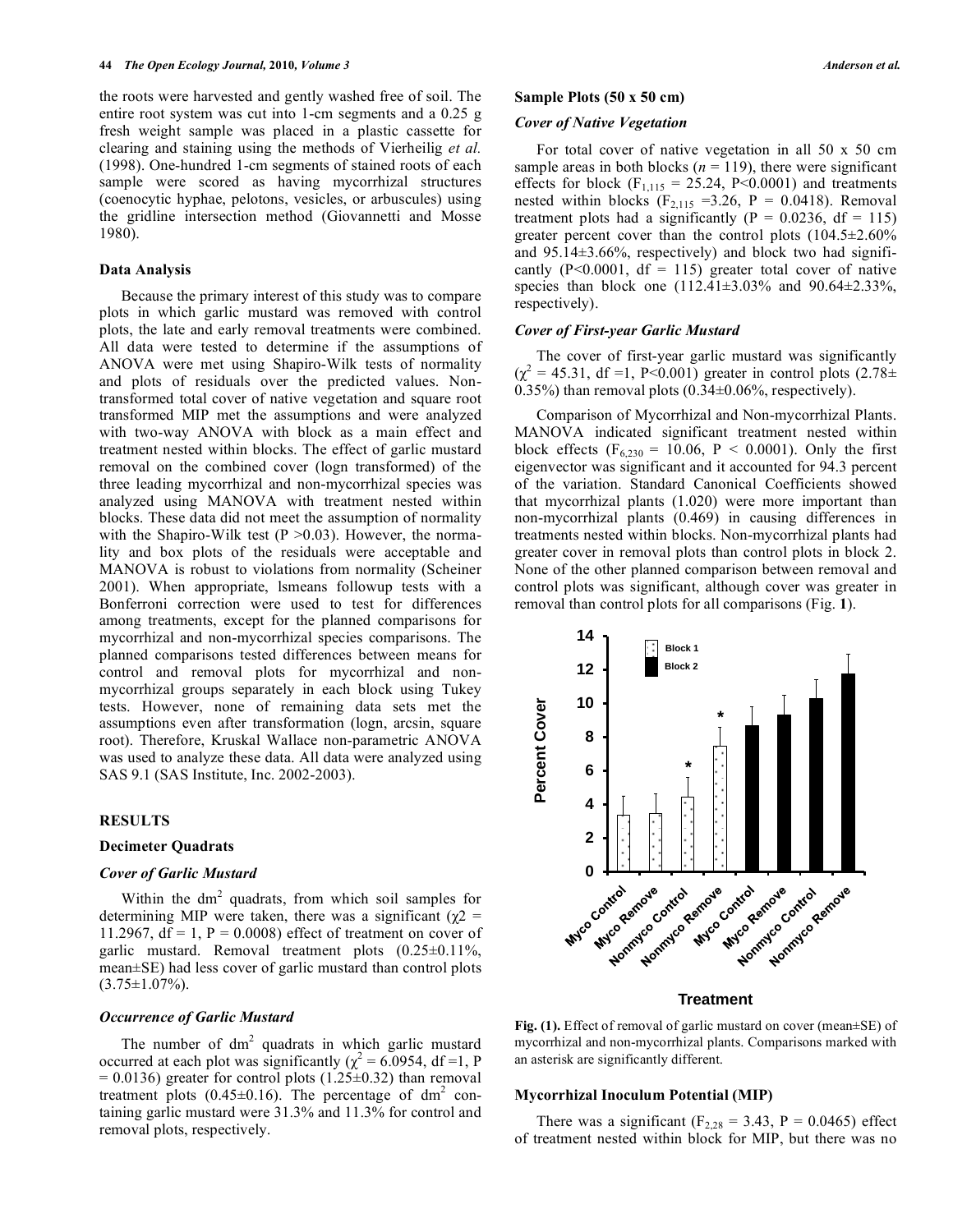significant effect of block ( $F_{1,28} = 1.56$ ,  $P = 0.2220$ . Removal treatment plots had significantly ( $P = 0.0240$ , df = 28) greater MIP than control plots  $(25.72 \pm 2.26\%$  and  $18.29 \pm 2.04\%$ , respectively). Cover of garlic mustard in the dm<sup>2</sup> quadrats was negatively correlated  $(r^2 = 0.1325, P < 0.05, df = 30)$ with plot MIP and accounted for 13.2% of the variation in MIP.

## **DISCUSSION**

Several studies have shown that garlic mustard reduces or prevents formation of the mycorrhizal association (Roberts and Anderson 2001, Stinson *et al.* 2006, Stinson *et al.* 2007, Callaway *et al.* 2008, Wolfe *et al.* 2008) and Roberts and Anderson (2001) reported a negative correlation between cover of garlic mustard and soil MIP under field conditions. However, no previous studies have shown that MIP of native soils and cover of native species increase following a reduction in cover of garlic mustard. Our data showed that following removal of garlic mustard native vegetation began recovery as indicated by an increase in cover of native species in removal plots compared to control plots. First-year plants were still present on removal plots in 2009, although their cover on the sample areas (50 x 50 cm) and total cover and the frequency of occurrence of garlic mustard in  $dm<sup>2</sup>$  quadrats were greater in control than removal plots. Nevertheless, the 28.8% reduction in MIP in control versus removal plots we report here appears to be consistent with the reduction in viability (-20% to -66%) and infectivity (-16% to -66%) of AMF spores from four regions of North America in soils pre-conditioned with garlic mustard in a greenhouse study (Callaway *et al.* 2008).

Nearly all summer dominant species on our study site were reported to be mycorrhizal (Berliner and Torrey 1989, Brundrett and Kendrick 1988, Brundrett 1991, DeMars 1996, Roberts 1997). We have added to the list of mycorrhizal plant species on our study plot with additional survey work (Borowicz, unpublished). Delay in the recovery of native vegetation after annual removal of garlic mustard was initiated in 2005 may be related to several factors, including occurrence of a seed bank for garlic mustard that may take 2- 3 years or longer to be depleted (Baskin and Baskin 1992, Nuzzo 1991, McCarthy 1997, Rodgers *et al.* 2008), and the length of time required for the mycorrhizal association to become well-established following a decline in the abundance of garlic mustard. A decline in the levels of AMF colonization may reduce growth rates of native mycotrophic species and retard the rate at which they can reoccupy space vacated by garlic mustard. Our data supports this assumption and suggests that non-mycorrhizal species may recover from garlic mustard removal sooner than mycorrhizal species. Although we found statistically significant evidence for this relationship in only one of two blocks of our study site, in each planned comparison removal plots had greater cover than control plots albeit these differences were small for some comparisons. Although AMF are generally assumed to function in facilitating nutrient uptake in nutrient-poor soils, AMF can improve water relations under drought conditions (Dell'Amico *et al.* 2002, Augé 2004) and alter resistance and tolerance of plants to pathogens (Borowicz 2001, Pozo and Azcón-Aquilar 2007), insect herbivores (Borowicz 1997, Gange 2001, Bennett and Bever 2007, Koricheva *et al.* 2009), and improve tolerance of native plants to garlic mustard's allelopathic effect (Barto *et al.* 2010). Consequently, suppression or compositional change in the AMF community may have unanticipated effects on host plants, which can then feed back to the fungal community (Bever 2002, Gehring and Bennett 2009). Studies are needed to determine how removal of garlic mustard affects the composition of the AMF community (Burke 2008), the level of AMF colonization in roots of native species and inorganic nutrients dynamics associated with reduced levels of AMF mycorrhizae in roots of native species. Reduction of AMF may decrease inorganic nutrient uptake by mycorrhizal plant species, thereby increasing nutrient availability to nonmycorrhizal species including garlic mustard. Experimentally the direct and indirect effects of garlic mustard competition on native species should be delineated.

#### **REFERENCES**

- Anderson, RC, Dhillion, SS & Kelley, TM (1996) Aspects of the ecology of an invasive plant, garlic mustard (*Alliaria petiolata*), in central Illinois. *Restoration Ecology*, 4, 181-91.
- Auge, RM (2004) Arbuscular mycorrhizae and soil/plant water relations. *Canadian Journal of Soil Science*, 84, 373-81.
- Abhilasha, D, Quintana, N, Vivanco, T & Joshi, J (2008) Do allelopathic compounds in invasive *Solidago canadensis* s.l. restrain the native European flora? *Journal of Ecology*, 96, 993-01.
- Allen, MF (1991) The ecology of mycorrhizae. Cambridge University Press, New York.
- Baldwin, IT (1998) Jasmonate-induced responses are costly but benefit plants under attack in native populations. *Proceeding of the National academy of Science USA*, 95, 8113-18.
- Barto, EK & Cipollini, D (2009a) Density-dependent phytotoxicity of *Impatiens pallida* plants exposed to extracts of *Alliaria petiolata*. *Journal of Chemical Ecology*, 35, 495-04.
- Barto, EK & Cipollini, D (2009b) Field soil concentrates and half-lives of *Alliaria petiolata* secondary metabolites. *Chemosphere*, 76, 71-75.
- Barto, EK, Friese, C & Cipollini, D (2010) Arbuscular mycorrhizal fungi protect a native plant from allelopathic effects of an invader. *Journal of Chemical Ecology,* DOI 10.1007/s10886-010-9768-4.
- Baskin, JM & Baskin, CC (1992) Seed germination biology of the weedy biennial *Alliaria petiolata*. *Natural Areas Journal*, 12, 191-97.
- Bauer, JT, Anderson, RC & Anderson, MR (2010) Competitive interactions among first-year and second-year plants of the invasive, biennial garlic mustard (*Alliaria petiolata*) and native ground layer vegetation. Restoration Ecology Early View (February 2009) on line. http://www3.interscience.wiley.com/journal/122197837/abstract?C RETRY=1&SRETRY=0. Accessed 18 December 2009.
- Bennett, AE & Bever, JD (2007) Mycorrhizal species differentially alter plant growth and response to herbivory. *Ecology*, 88, 210-18.
- Berliner, R & Torrey, JC (1989) Studies on mycorrhizal associations in Harvard Forest. *Canadian Journal of Botany*, 67, 2245-51.
- Bever, JD (2002) Negative feedback within a mutualism: Host-specific growth of mycorrhizal fungi reduces plant benefit. *Proceedings of the Royal Society of London*, 269, 2595-01.
- Blossey, F, Nuzzo, V, Hinz, H & Gerber, E (2001) Developing biological control of *Alliaria petiolata* (M. Bieb.) Cavara and Grande (Garlic Mustard). *Natural Areas Journal*, 21, 357-67.
- Borowicz, VA (1997) A fungal root symbiont modifies plant resistance to an insect herbivore. *Oecologia*, 112, 534-42.
- Borowicz, VA (2001) Do arbuscular mycorrhizal fungi alter plant-pathogen relations? *Ecology*, 82, 3057-68.
- Brundrett, M (1991) Mycorrhizas in natural systems. In Begon, M, Fitter, AH & MacFayden, A (Eds.). *Advances in Ecological Research*, 21, 171-313.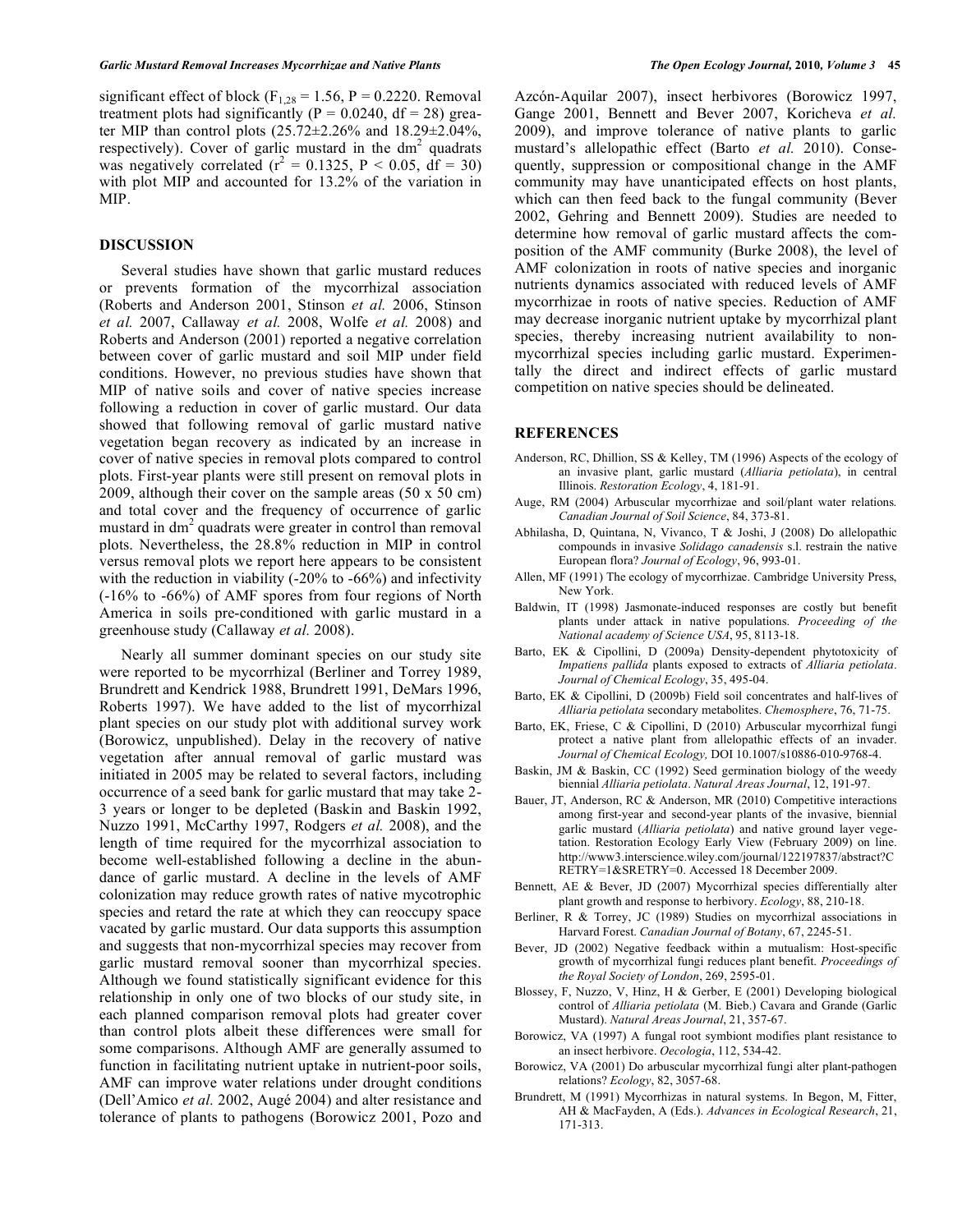- Brundrett, MC & Kendrick, B (1988) The mycorrhizal status, root anatomy, and phenology of plants in a sugar maple forest. *Canadian Journal of Botany*, 66, 1153-73.
- Burke, DJ (2008) Effects of *Alliaria petiolata* (garlic mustard; Brassicaceae) on mycorrhizal colonization and community structure in three herbaceous plants in a mixed deciduous forest. *American Journal of Botany*, 95, 1416-1425.
- Byers, DL & Quinn, JA (1998) Demographic variation in *Alliaria petiolata* (Brassicaceae) in four contrasting habitats. *Journal of the Torrey Botanical Society*, 125, 138-49.
- Callaway, RM & Ridenour, WM (2004) Novel weapons: invasive success and the evolution of increased competitive ability. *Frontiers in Ecology and the Environment*, 2, 436-43.
- Callaway, RM, Hierro, JL & Thorpe, AS (2005) Evolutionary trajectories in plant and soil microbial communities: *Centaurea* invasions and the geographic mosaic of coevolution. In: Sax, DF, Gaines, SD & Stachowicz, JJ (Eds). Exotic species invasions: insights into ecology, evolution and biogeography. Sinauer, Sunderland, Massachusetts, USA pp. 341-363.
- Callaway, RM, Cipollini, D, Barto, K, Thelen, GC, Hallett, SG, Prati, D, Stinson, K & Klironomos, J (2008) Novel weapons: invasive plants suppress fungal mutualists in America but not in its native Europe. *Ecology*, 89, 1043-55.
- Clapman, AR, Tutin, TG & Warburg, WF (1952) The flora of the British Isles. Cambridge University Press, Great Britain.
- Cruden, RW, McClain, AM & Shrivastava, GP (1996) Pollination biology and breeding system of *Alliaria petiolata* (Brassicaceae). *Bulletin of the Torrey Botanical Society*, 123, 272-80.
- Dell'Amico, J, Torrecillas, A, Rodríguez, P, Morte, A & Sánchez-Blanco, J (2002) Responses of tomato plants associated with the arbuscular mycorrhizal fungus *Glomus clarum* during drought and recovery. *Journal of Agricultural Science*, 138, 387-93.
- DeMars, B (1996) Brief Note: Vesicular-Arbuscular Mycorrhizal Status of Spring Ephemerals in Two Ohio Forests. *The Ohio Journal of Science*, 96, 97-99.
- Dhillion, SS & Anderson, RC (1999) Growth and photosynthetic response of first year garlic mustard (*Alliaria petiolata*) to varied irradiance. *Journal of the Torrey Botanical Society*, 126, 9-14.
- Durka, WO, Bossdorf, D, Prati, D & Auge, H (2005) Molecular evidence for multiple introductions of garlic mustard (*Alliaria petiolata*, Brassicaceae) to North America. *Molecular Ecology*, 14, 1697-06.
- Fitter, A (2003) Making allelopathy respectable. *Science*, 301, 1337-38.
- Gange, AC (2001) Species-specific responses of a root- and shoot-feeding insect to arbuscular mycorrhizal colonization of its host plant. *New Phytolologist*, 150, 611-18.
- Gehring, CA, Wolf, JE & Theimer, TC (2002) Terrestrial vertebrates promote arbuscular mycorrhizal fungal diversity and inoculum potential in a rain forest soil. *Ecology Letters*, 5, 540-48.
- Gehring, C & Bennett, A (2009) Mycorrhizal fungal-plant-insect interactions: the importance of a community approach. *Environmental Entomology*, 38, 93-02.
- Giovannetti, M & Mosse, B (1980) An evaluation of techniques for measuring vesicular-arbuscular mycorrhizal infection in roots. *New Phytologist*, 84, 489-500.
- Herold, J, Anderson, MR, Bauer, JT, Borowicz, VA & Anderson, RC (2010) The effect of removal of second-year garlic mustard (*Alliaria petiolata*) on deciduous forest spring and summer dominant herbaceous groundlayer species in central Illinois, USA. In review. Ecological Restoration.
- Karban, R & Baldwin, IT (1997) Induced response to herbivory. University of Chicago Press, Chicago.
- Korb, JE, Johnson, NC & Covington, WW (2003) Arbuscular mycorrhizal propagules densities respond rapidly to ponderosa pine restoration treatments. *Journal of Ecology*, 40, 101-10.
- Koricheva J, Gange, AC & Jones, T (2009) Effects of mycorrhizal fungi on insect herbivores: a meta-analysis. *Ecology*, 90, 2088-97.
- McCarthy, BC (1997) Responses of a forest understory community to experimental removal of an invasive nonindigenous plant (*Alliaria petiolata*, Brassicaceae). In: Luken, J & Thieret, J (Eds.). Assessment and management of plant invasions. Springer-Verlag, New York.
- Meekins, J & McCarthy, B (1999) Competitive ability of *Alliaria petiolata* (garlic mustard, Brassicaceae), an invasive nonindigenous forest herb*. International Journal of Plant Sciences*, 160, 743-52.
- Meekins, JF, Ballard, HE Jr, & McCarthy, BC (2001) Genetic variation and molecular biogeography of a North American invasive plant species (*Alliaria petiolata*, Brassicaceae). *International Journal of Plant Sciences*, 162, 161-69.
- Moorman, T & Reeves, F (1979) The role of endomycorrhizae in revegetation practices in the semi-arid west. II. A bioassay to determine the effect of land disturbance on endo mycorrhizal populations. *American Journal of Botany*, 66, 14-18.
- Mullarkey, A (2009) Inbreeding depression and partitioning of genetic load in the invasive biennial, *Alliaria petiolata* (garlic mustard). MS Thesis, School of Biological Sciences, Illinois State University, Normal, IL.
- Myers, CV & Anderson, RC (2003) Seasonal Variation in Photosynthetic Rates Influences Success of an Invasive, Exotic Plant, Garlic Mustard (*Alliaria petiolata*). *The American Midland Naturalist*, 150, 231-45.
- Myers, CV, Anderson, RC & Byers, DL (2005) Influence of shading on the growth and leaf photosynthesis of the invasive non-indigenous plant garlic mustard [*Alliaria petiolata* (M.Bieb.) Cavara and Grande] grown under simulated late-winter to mid-spring conditions. *Journal of the Torrey Botanical Society*, 132, 1-10.
- Nuzzo, VA (1991) Experimental Control of Garlic mustard [*Alliaria petiolata* (Bieb.) Cavara and Grande] in Northern Illinois Using Fire, Herbicide and Cutting. *Natural Areas Journal,* 11, 158-167.
- Prati, D & Bossdorf, P (2004) Allelopathic inhibition of germination by *Alliaria petiolata* (Brassicaceae). *American Journal of Botany*, 91, 285-88.
- Pozo, MM & Azcón-Aquilar, C (2007) Unraveling mycorrhiza-induced resistance. *Current Opinion in Plant Biology*, 10, 393-98.
- Rice, EL (1974) Allelopathy. Academic, New York.
- Roberts, KJ (1997) An examination of the interactions between garlic mustard [*Alliaria petiolata* (Bieb.) Cavara & Grande] and vesicular-arbuscular mycorrhizal (VAM) fungi. Ph.D. Dissertation, Illlinois State University, Department of Biology, Normal, IL.
- Roberts, KJ & Anderson, RC (2001) Effect of garlic mustard [*Alliaria petiolata* (Beib. Cavara & Grande)] extracts on plants and arbuscular mycorrhizal (AM) fungi. *American Midland Naturalist*, 146, 146-52.
- Rodgers, VL, Stinson, KA & Finzi, AC (2008) Ready or not, garlic mustard is moving in: *Alliaria petiolata* as a member of eastern North American forests. *BioScience*, 58, 426-36.
- SAS Institute Inc. (2002-2003) SAS 9.1.3 Help and Documentation, Cary, NC: SAS Institute Inc., 2002-2004.
- Scheiner, SM (2001) MANOVA: Multiple response variables and multispecies interactions. In: Scheiner, SM & Gurevitch, J (Eds.). Design and analysis of ecological experiments. Oxford University Press, Oxford, UK, pp. 99-115.
- Slaughter, BS, Hochstedler, WW, Gorchov, DL & Carlson, AM (2007) Response of *Alliaria petiolata* (garlic mustard) to five years of fall herbicide application. *Journal of the Torrey Botanical Society*, 134, 18-26.
- Smith, SE & Read, DJ (1997) Mycorrhizal symbiosis. 2nd ed. New York: Academic Press.
- Stinson, KA, Campbell, SA, Powell, JR, Wolfe, BE, Callaway, RM, Thelen, GC, Hallet, SG, Prati, D & Klironomos, JN (2006) Invasive plant suppresses the growth of native tree seedlings by disrupting belowground mutualisms. *PLoS Biology*, 4, 727-31.
- Stinson, KA, Kaufman, S, Durbin, L & Lowenstein, F (2007) Impacts of garlic mustard invasion on a forest understory community. *Northeastern Naturalist*, 14, 73-88.
- Timpe, M (2007) Phenological niche separation increases reproductive success of the herbaceous exotic invader *Alliaria petiolata* (garlic mustard). MS Thesis. Department of Biological Sciences. Illinois State University, Normal, IL.
- USDA, NRCS. (2009) The PLANTS Database (http://plants.usda.gov, accessed 3 October 2009). National Plant Data Center, Baton Rouge, LA 70874-4490 USA.
- Vaughn, S & Berhow, MA (1999) Allelochemicals isolated from tissues of the invasive weed garlic mustard (*Alliaria petiolata*). *Journal of Chemical Ecology*, 25, 2495-04.